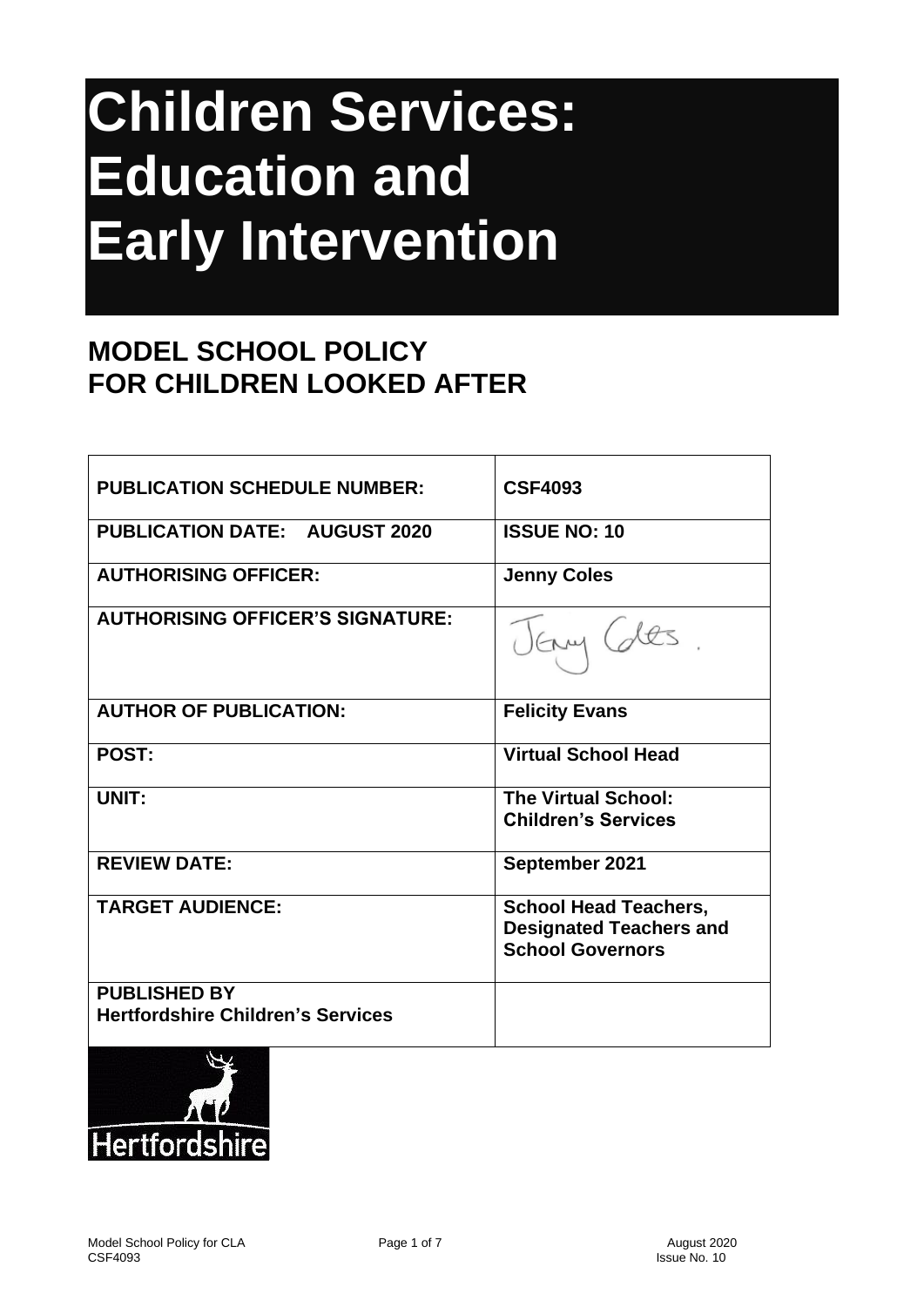### **Model School Policy for the Education of Children Looked After (CLA) by Hertfordshire and Previously Looked After Children (PLA)**



#### **Policy Objective:**

To promote the educational achievement and welfare of Children Looked After (CLA) and Children Previously Looked After (PLA) on the roll of this school.

#### **Name of the Designated Teacher for CLA and PLA**

Paul Heskin…………………………………………………………………………………………..

**Name of the Designated School Governor for CLA and PLA**

Judy Bayliss……………………………………………………………………

At Holtsmere End Junior School we will ensure that children looked after (CLA) and children previously looked after (PLA) have access to excellent educational provision and are prioritised for additional support through school-based interventions to achieve as well as possible, in accordance with the '*DfE Designated teacher for looked-after and previously looked-after children Statutory guidance for local-authority-maintained schools carrying out duties for looked-after and previously looked-after children. 28th February 2018.*

We recognise that our school plays a vital role in providing a stable base for CLA and in promoting their academic, social and emotional development. We promote whole school staff training in their specific needs, so that all adults at this school are sensitive to the barriers to learning that CLA experience and feel able to support the children discretely and confidentially, as needs arise. We understand the need to work in a 'relationship-based' way so that children looked after and previously looked after feel valued and a part of our school community.

Our aim is to champion the needs of CLA to ensure they make rapid educational and social progress during their period in care on the roll of this school.

#### **Equality and Diversity statement**

This policy is intended to be helpful for improvement in the education available for all learners but has a focus on children looked after who, statistically, experience disadvantage in education. The criteria are clear that the expectation is that all learners receive a highquality, ambitious education; that providers are inclusive of all learners; and that all providers must be meeting their statutory duties, including those under the Equality Act 2010 and all protected characteristics therein.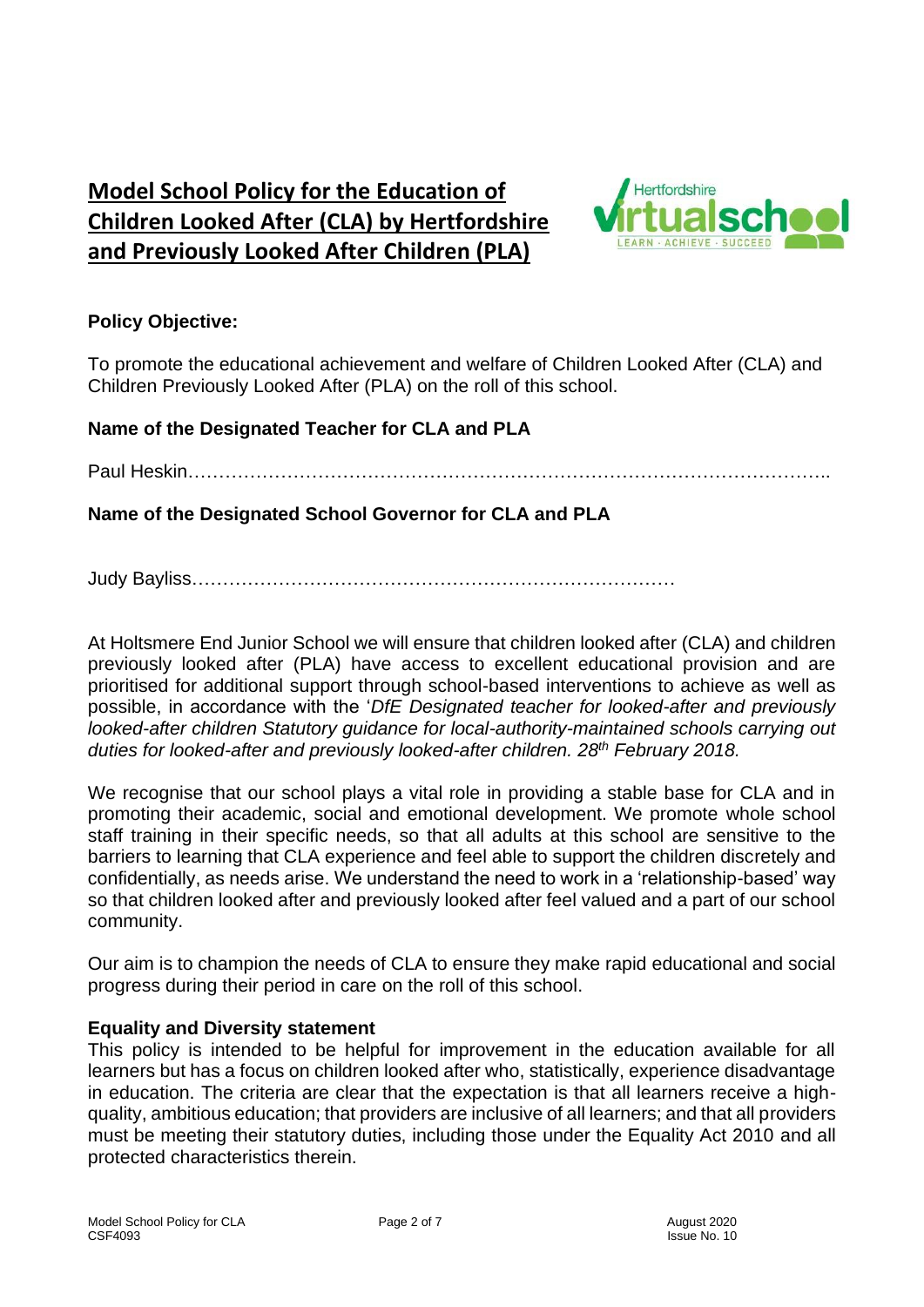An inclusive learning environment in which everybody is respected is conducive to a happy and healthy learning environment.

The Virtual School Attachment Aware and Trauma Informed Toolkit training will support a greater understanding of diversity and equality and is relevant to many children particularly those returning to school in September 2020.

#### **Coronavirus response:**

We have reviewed the Virtual School Recovery Curriculum presentation and delivered the Attachment Aware and Trauma Informed Toolkit training to all school staff and will develop a school response based on the principles promoted in both. We have also prepared an action plan to ensure that the whole school takes a holistic approach to well-being. This will help to create an ethos where all of those working within the school feel confident in reporting and evidencing issues relating to equality and diversity. Promoting an inclusive environment is key to the well-being of all pupils as is a commitment to deepening pupils' understanding of "democracy, individual liberty, the rule of law and mutual respect and tolerance" (Ofsted 2019).

#### **Our Aims for CLA:**

- to provide a safe and secure environment where educational progress and stability is always central to the planning and all adults understand the specific needs of CLA and PLA
- to narrow the gap between the attainment of CLA and PLA and their peers, ensuring **accelerated** and **rapid** progress
- that they benefit from school-based interventions, even if they do not meet the criteria for that intervention *(DfE Designated teacher for looked-after and previously lookedafter children Statutory guidance for local-authority-maintained schools carrying out*  duties for looked-after and previously looked-after children. 28th February 2018) and to use the allocated Pupil Premium *Plus* (PP+) to ensure effective impact
- for all CLA to have at least termly Personal Education Planning (ePEP) meetings each academic year and for the joint planning and quality first teaching to have measurable impact on each child's learning on a daily basis *(DfE Designated teacher for lookedafter and previously looked-after children Statutory guidance for local-authoritymaintained schools carrying out duties for looked-after and previously looked-after children. 28th February 2018)*
- for all adults to provide sensitive, child-led support, adopting a relationship-based approach and with at least one key adult with whom the child or young person has a trusted relationship and who will act as an advocate for them and take a special interest in their progress in all school activities
- that school systems facilitate discrete support, that includes a strong relationship between school staff, carers and children looked after on roll
- CLA will be advantaged within school policies and procedures, with their needs explicitly considered and provided for *(DfE Designated teacher for looked-after and previously looked-after children Statutory guidance for local-authority-maintained schools carrying out duties for looked-after and previously looked-after children. 28th February 2018)*
- our Behaviour Policy maintains clear boundaries and expectations about behaviour but we understand that not all behaviour is a matter of choice. We will not enforce sanctions that shame and ostracise children looked after from their peers, school, community or family. In this school we seek to create an inclusive and positive school ethos for every pupil
	- The school behaviour policy and Child protection Policy in particular should be referred to.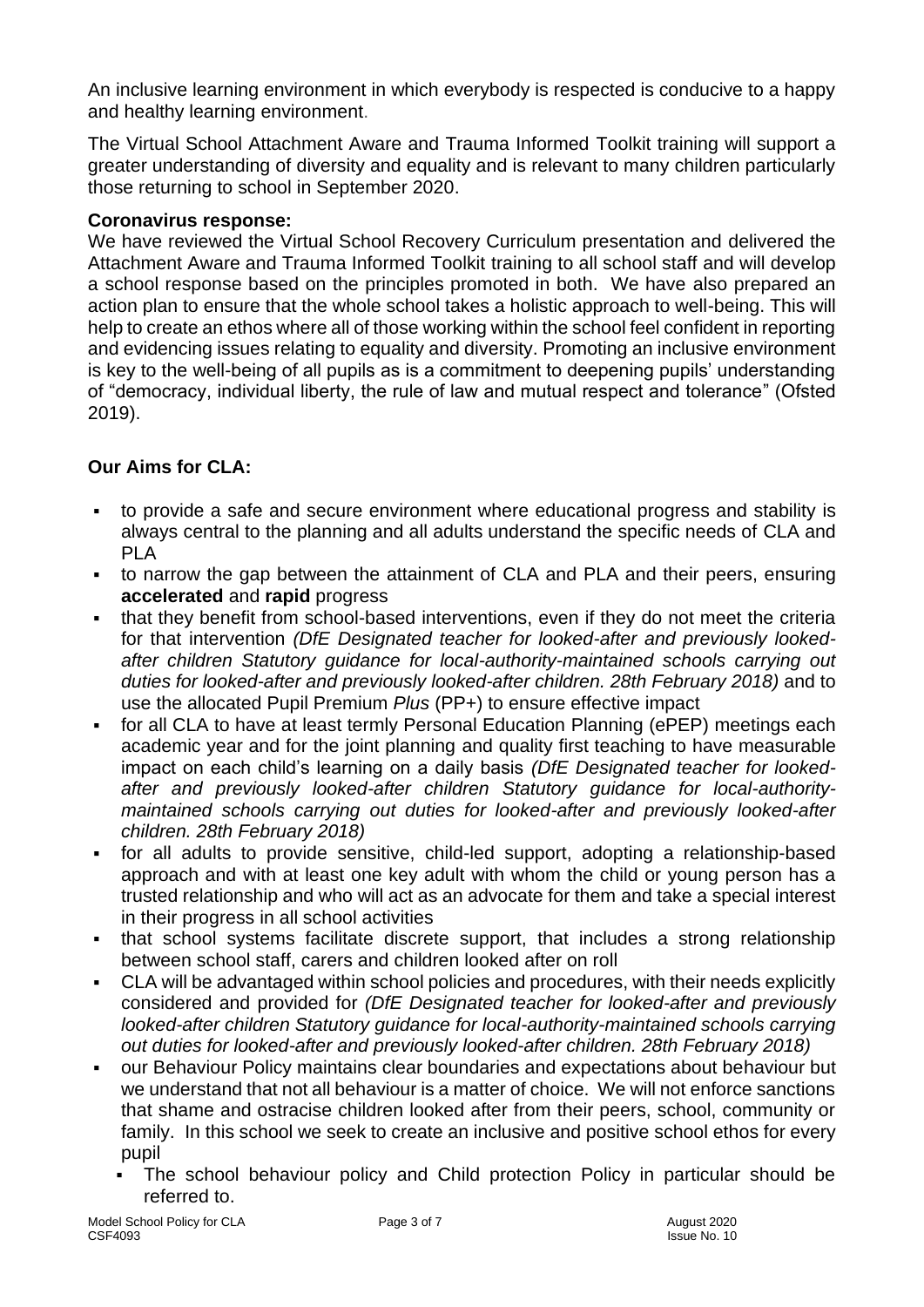• CLA and PLA and their families will feel part of the school community; they will be actively welcomed, involved and engaged into this school community *(DfE Designated teacher for looked-after and previously looked-after children Statutory guidance for local-authority-maintained schools carrying out duties for looked-after and previously looked-after children. 28th February 2018).*

#### **Educational Planning for Children Looked After**

#### **Personal Education Plans (ePEP) and CLA Self Evaluation Forms (CLASEF):**

The school will ensure that every CLA on roll has a Personal Education Planning (ePEP) meeting that is reviewed termly, within the statutory care planning framework, and in collaboration with the social worker, carer and other relevant professionals. In any one school year there will be at least 3 PEP meetings for each CLA. The school will complete all sections of the CLASEF to share our plan for improvement and development in school for disadvantaged children and also to inform the Hertfordshire Virtual School of the school's policy and practice, to account for the efficient and effective spend of the PP+ funding and to inform the school Governing Body as the annual report.

#### **Roles and Responsibilities:**

**The Headteacher and Governing Body** are committed to promoting improved educational life chances for CLA and PLA. They will ensure that the Designated Teacher for Children Looked After has qualified teacher status, appropriate seniority in the leadership team and time and experience to fulfil this statutory role and have at least 2 days per year training to remain fully informed. They will monitor the role of the Designated Teacher to ensure that all CLA and PLA make accelerated and rapid progress and that the whole school staff receive appropriate training.

**The Designated Teacher for Children Looked After and Children Previously Looked After** in 2020-2021 (academic year) is Paul Heskin. He is a qualified teacher, and will promote improved educational life chances for CLA and PLA by:

- ensuring that the CLA or PLA has access to quality first teaching
- tracking the progress of CLA and PLA across the curriculum using data, teacher reports and book looks
- ensuring that the PP+ is used effectively and efficiently
- performing a coordinating role with school staff and outside agencies
- ensuring effective communication with the school's assigned Education Adviser from the Virtual School
- developing expertise in the field of CLA, including attachment theory and traumainformed practice
- delivering the Virtual School training: 'An introduction to Attachment Aware and Trauma-Informed Practice' to the whole school
- providing and attending training and offering advice to the whole school staff
- promoting a school culture which is supportive, relationship-based and has high expectations for CLA and PLA
- regularly reporting to the Head and Governing Body on the attainment of CLA and PLA and school resource and staff training needs for working with this group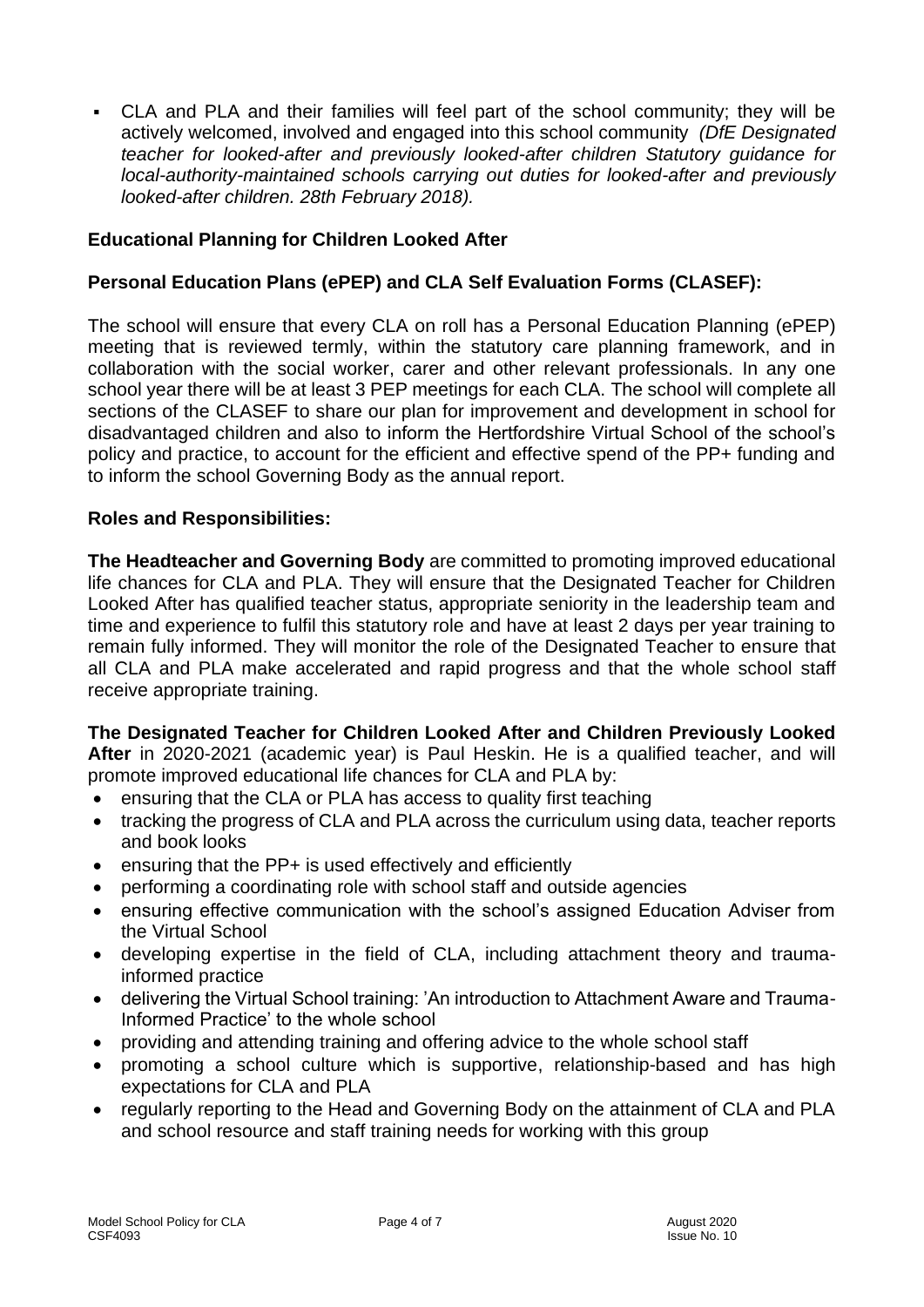- prioritising CLA for school-based additional support, even when the young person does not meet the criteria *(DfE Designated teacher for looked-after and previously lookedafter children Statutory guidance for local-authority-maintained schools carrying out duties for looked-after and previously looked-after children. 28th February 2018)*
- ensuring that CLA and PLA are not overlooked for positions of student responsibility within the school because of their care status
- completing the annual Strength and Difficulties Questionnaire (SDQ) of each CLA as requested, to inform their annual CLA health review.

**All staff** will promote improved educational life chances for CLA and PLA by:

- reading this 'school policy' for CLA
- attending relevant training, including the Virtual School toolkit training on 'Attachment Aware and Trauma-Informed Practice' (to be found on the Virtual School website: [www.hertfordshire.gov.uk/virtualschool\)](http://www.hertfordshire.gov.uk/virtualschool)
- providing accurate information and data when asked by the Designated Teacher
- referring to the Designated Teacher for advice
- playing their part in creating an attachment and trauma–informed 'CLA-friendly' culture and securing rapid progress for CLA by ensuring that they benefit from any additional school-based support available

#### **Attendance:**

**School attendance procedures** reflect the specific needs of CLA and PLA to ensure good school attendance. Where there is a concern about attendance or punctuality the school will contact the carer, social worker and other professionals including the Virtual School, as an early intervention, as outlined in our attendance policy.

#### **Admissions/ Transitions:**

#### **School procedures to support CLA during admission and transition include:**

- prioritising CLA and PLA at the point of admission
- the swift transfer of information between schools that may include school visits and at times of transition, teaching at the previous school
- early identification of staff mentor and peer buddy
- additional support and planning for CLA and PLA at times of transition
- structured activities to 'say goodbye', in recognition of the impact of broken attachments and loss

#### **Additional Educational Needs:**

#### **All staff will work creatively to secure accelerated and rapid progress for CLA and PLA with additional educational needs by:**

- having high expectations
- ensuring that they are prioritised for additional school-based support, even if they do not meet the criteria *(in line with the DfE Designated teacher for looked-after and previously looked-after children Statutory guidance for local-authority-maintained schools carrying out duties for looked-after and previously looked-after children. 28th February 2018)*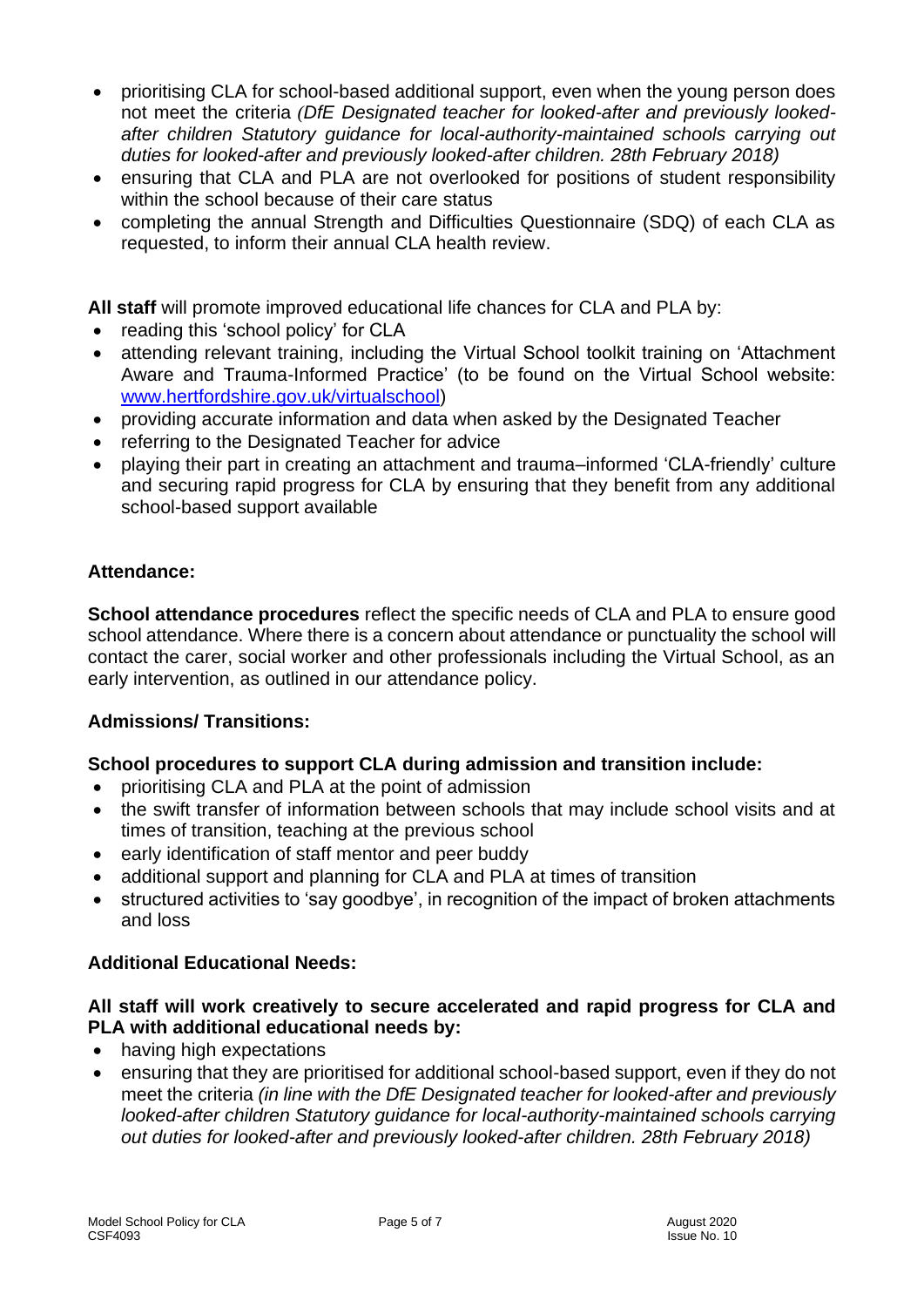- ensuring that planning is coordinated, appropriate interventions identified and teaching to the plan is systematic; ensuring that any work undertaken by non-teaching staff has teacher over-sight *(in line with the Lamb Report, Dec '09)*
- ensuring that progress is regularly monitored and reviewed, against the targets set as agreed in the termly Virtual School visit, ePEP and CLASEF

#### **Special Educational Needs & Disabilities:**

#### **All staff will work creatively to secure accelerated and rapid progress for CLA who have special educational needs & disabilities by:**

- having high expectation of progress each academic year *(in line with the expectation set out in the ePEP and CLA-SEF)*
- ensuring that they are accessing school-based targeted support which is 'additional to and different from' the universal and additional needs provision *(in line with the SEND Code of Practice)*
- ensuring that all plans are coordinated, appropriate interventions identified, and teaching to the plan is systematic
- ensuring that progress is regularly monitored and reviewed, in line with the SEND Code of Practice
- ensuring that any work undertaken by non-teaching staff has teacher over-sight
- that with the school SENCO the EHCP review is held in a timely way with all relevant professionals invited and their views obtained.

#### **Safeguarding:**

**School staff will be vigilant for any safeguarding issues which can impact particularly on CLA by:** familiarising themselves with the '*School Policy Guidance for Children in Care'* and following the school's child protection policy and the '*DfE: Keeping Children Safe in Education' (All staff) June 2019*, if there are any safeguarding concerns. <https://www.gov.uk/government/publications/keeping-children-safe-in-education--2>

#### **Alternative Provision:**

#### **We will make every effort to ensure that any arrangements for provision alternative to daily attendance at school will be:**

- a plan that will retain the CLA on the roll of the school or clarify in writing which educational establishment will be responsible for essential reporting and accountable for the PP+
- an agreed part of the overall ePEP for the student
- full time (25 hours) or contribute to full time attendance and be of high quality
- meet the educational needs of the CLA or PLA
- will provide the opportunity to make rapid progress in the course of study provided by the setting
- will be monitored regularly and that ePEPs will include the school and the alternative provider